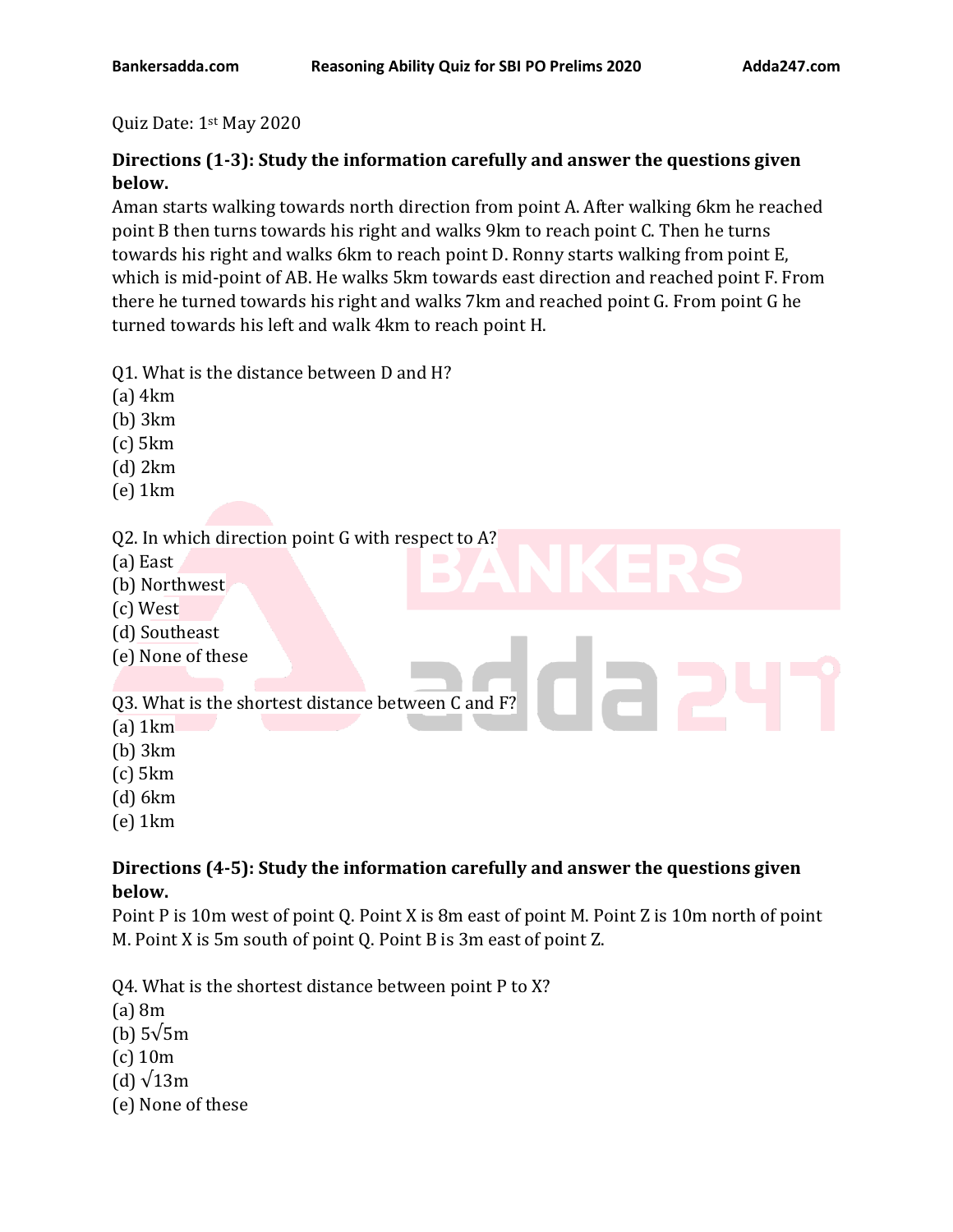- Q5. In which direction point M with respect to point B?
- (a) Southeast
- (b) Northeast
- (c) Southwest
- (d) Northwest
- (e) None of these

#### **Direction (6-8): Study the information and answer the following questions:**

A is 20m in north of D. C is 5m east of D. E is 10m north of C. F is 10m east of E. G is 15m south of F. X is 15m west of G. B is 10m to the east of A. Z is 10m to the south of B. L is 10m to east of C.

Q6. What is the direction of point A with respect to point G?

- (a) North-west
- (b) South-east
- (c) North
- (d) South-west
- (e) North-east

Q7. Four of the following are alike in a certain way so form a group, which of the following does not belong to that group?

addaa

- $(a)$  EF
- (b) EC
- $(c)$  LG
- (d) BZ
- (e) CL

Q8. What is distance between point F and L?

- (a) 10m
- (b) 5m
- (c) 15m
- (d) 20m
- (e) 25m

#### **Directions (9-10): Study the following information to answer the given questions: Given**

A\*B means B is 1m east to A A@B means B is 1m west to A A#B means B is 1m south to A A%B means B is 1m north to A A!B means B is 2m east to A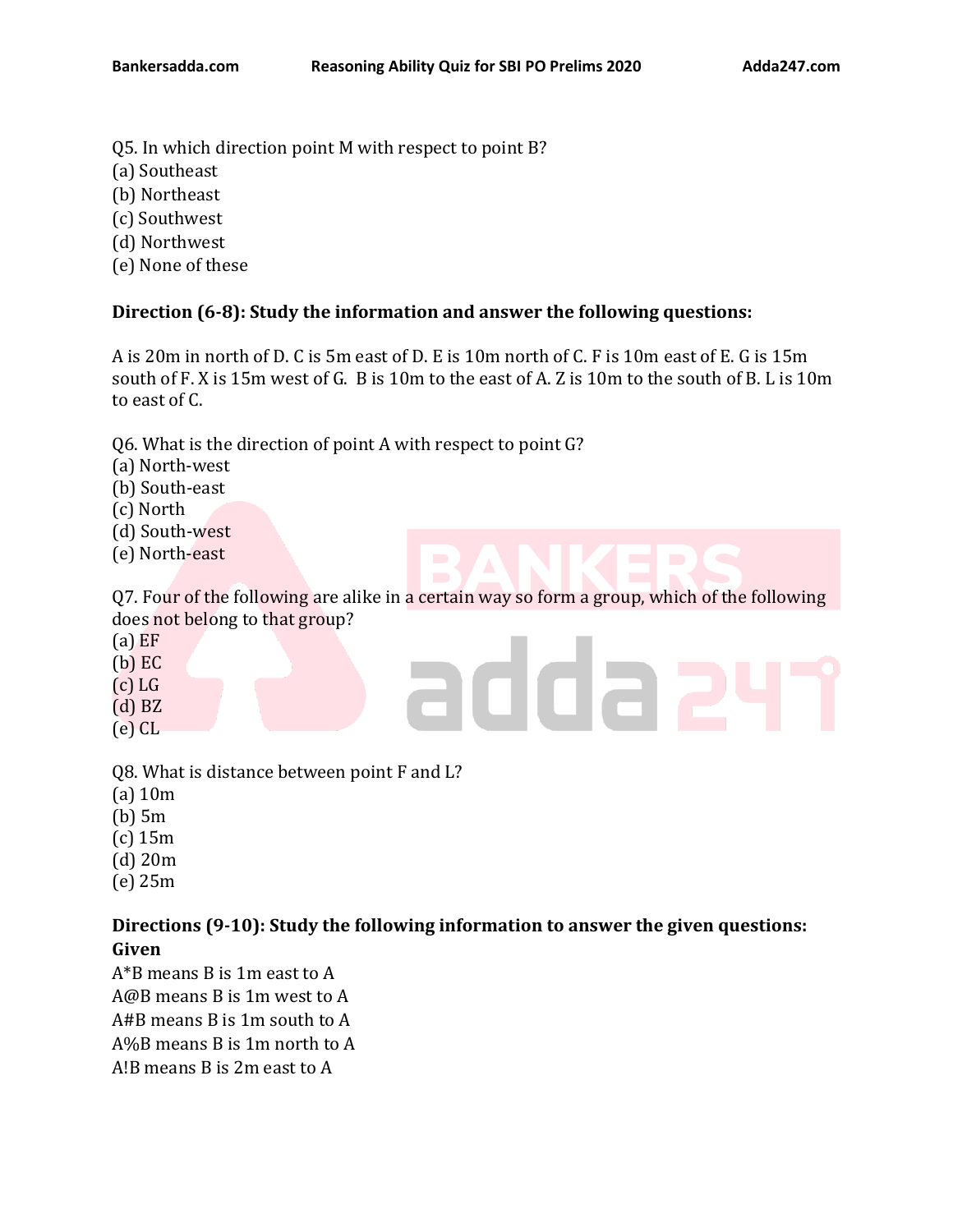Q9. If R  $\omega$  P # Q ! S  $*$  T, is definitely true, then in which direction is S with respect to R?

- (a) south-east
- (b) south-west
- (c) north-east
- (d) north-west
- (e) none of these

Q10. If  $D:O \# R \omega \to \mathcal{C}$  M ! N definitely true, then in which direction is point E with respect to N?

- (a) south east
- (b) south west
- (c) north west
- (d) north east
- (e) none of these

#### **Direction (11-13): Study the information carefully and answer the questions given below.**

Adarsh start his journey from point P and walks 10m in north direction to reach point M. From point M, he takes a right turn and walks 5m to reach point Q. Now turning to his right he walks 6m to reach point E. From point E he takes a left turn and walks 8m to reach point G. From point G he takes a left turn and walks 6m to reach point O

ddaa

Q11. What is the total distance between P and O?

- $(a)$  33 $m$
- (b) 34m
- (c) 35m
- (d) 36m
- (e) 37m

Q12. In which direction point G with respect to Point M?

- (a) South
- (b) Northwest
- (c) Southwest
- (d) Southeast
- (e) East

#### Q13. What is the shortest distance between Q and G?

- (a) 10m
- (b) 9m
- (c) 12m
- (d) 15m
- (e) None of these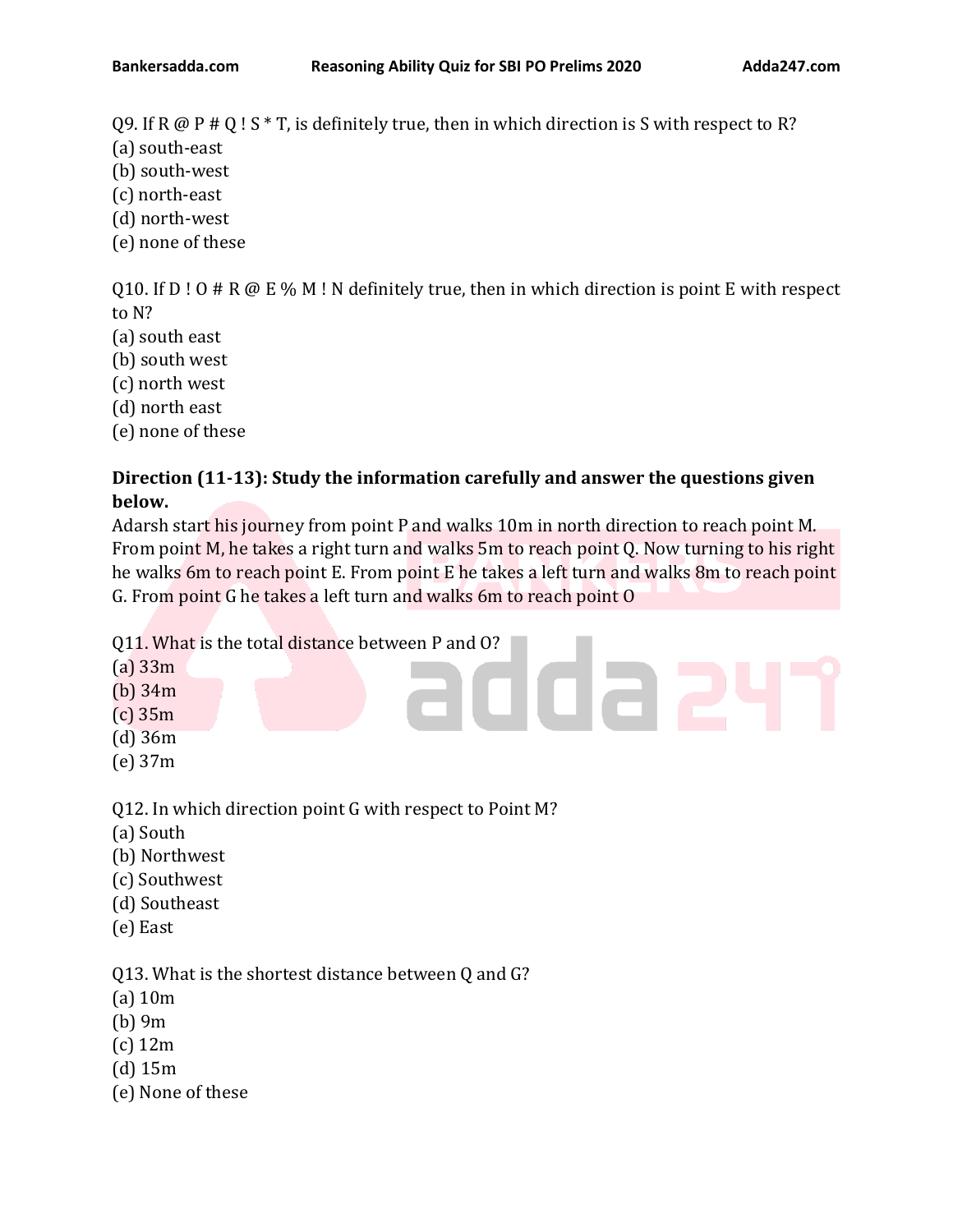#### **Directions (14-15): Read the given information carefully and answer the given question.**

P is 9 m to the south of K. K is 5 m to the east of H. H is 4 m to the north of B. L is 3 m west of B. D is 7 m south of L. G is 8 m east of D.

Q14. If Point Z is 5 m to the west of point P, then what is the distance between B and Z? (a) 8 m

- (b) 9 m
- 
- (c) 5 m
- (d) 2 m
- (e) 6 m

#### Q15. How far and in which direction is point K from Point G?

- (a) 11 m to the south
- (b) 7 m to the north
- (c) 11 m to the north
- (d) 7 m to the south
- (e) 11 m to the west



**Solutions**



S1. Ans (a) S2. Ans (d) S3. Ans (c)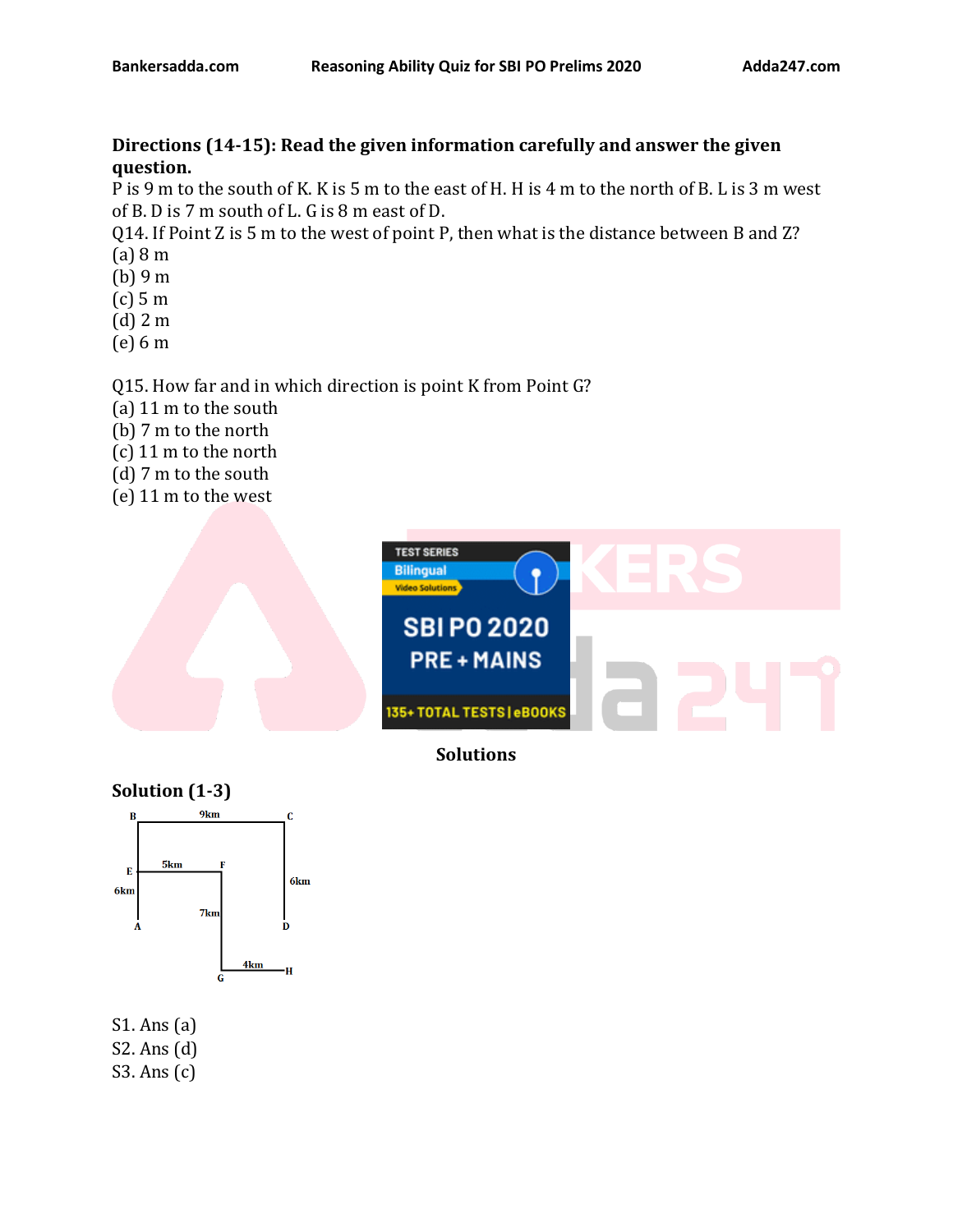





- S6. Ans. (a) S7. Ans. (c)
- S8. Ans. (a)

Solutions (9-10): S9. Ans (a) Sol.

## $\overline{z}$ E da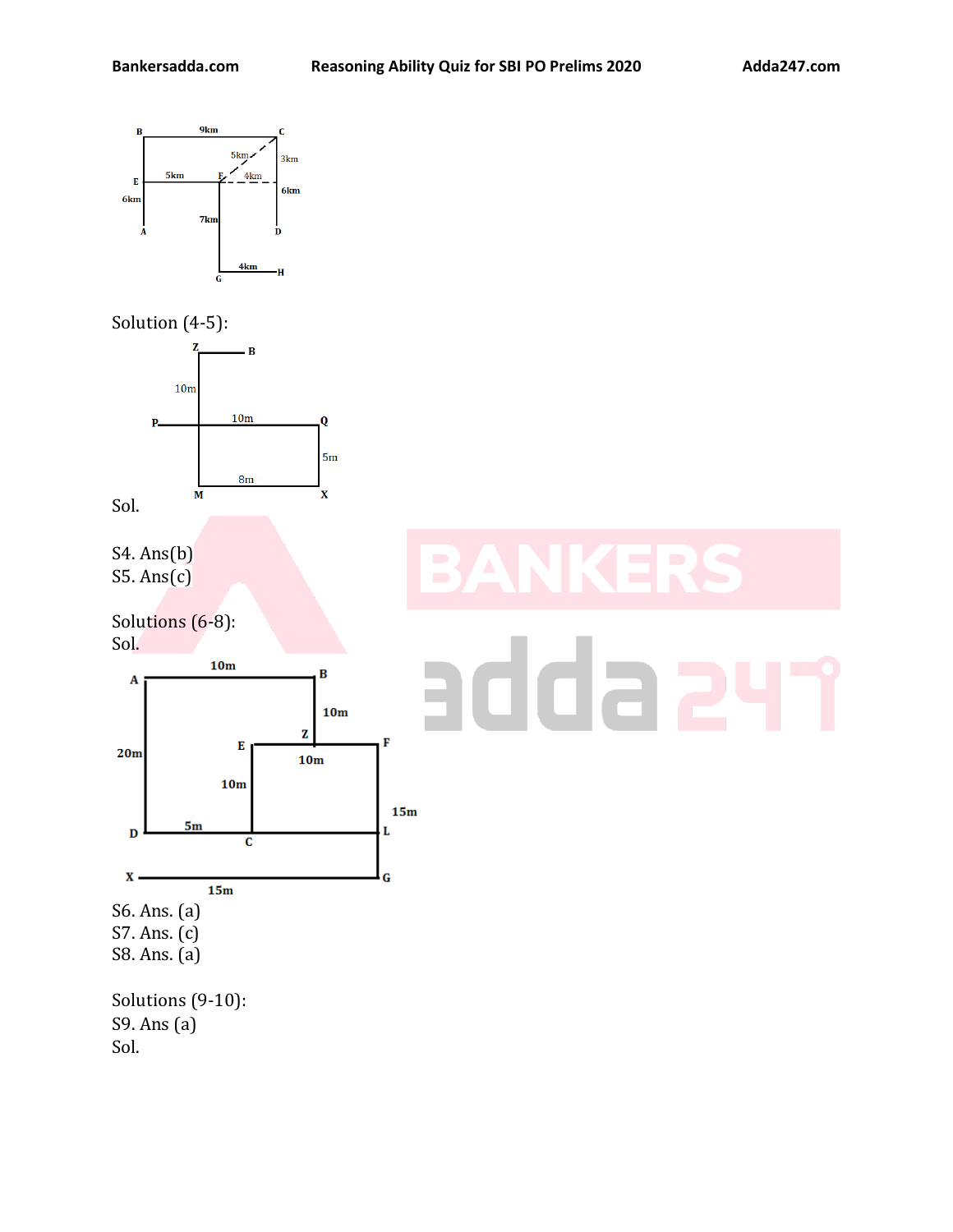

### Solutions (14-15):



S14.Ans.(c)

# 20 da 2